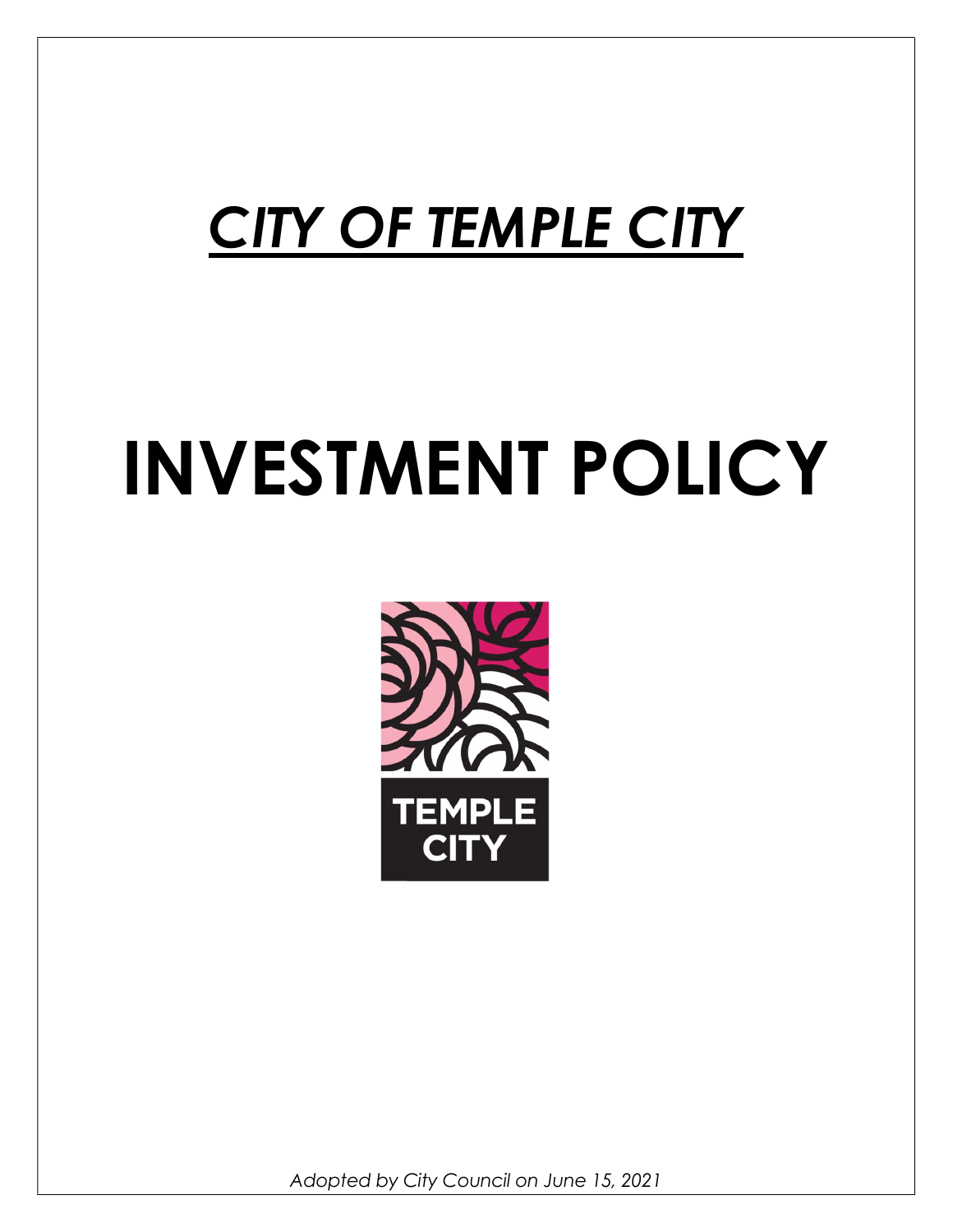# CITY OF TEMPLE CITY

# STATEMENT OF INVESTMENT POLICY

- I. PURPOSE
- II. OBJECTIVE
- III. SCOPE

# IV. STANDARDS OF CARE

- 1. PRUDENCE
- 2. DELEGATION OF AUTHORITY
- V. INTERNAL CONTROLS
- VI. SUITABLE AND AUTHORIZED INVESTMENTS
- VII. REPORTING METHODS

### VIII. POLICY CONSTRAINTS

- 1. CITY CONSTRAINTS
- 2. LEGAL CONSTRAINTS
- IX. POLICY REVIEW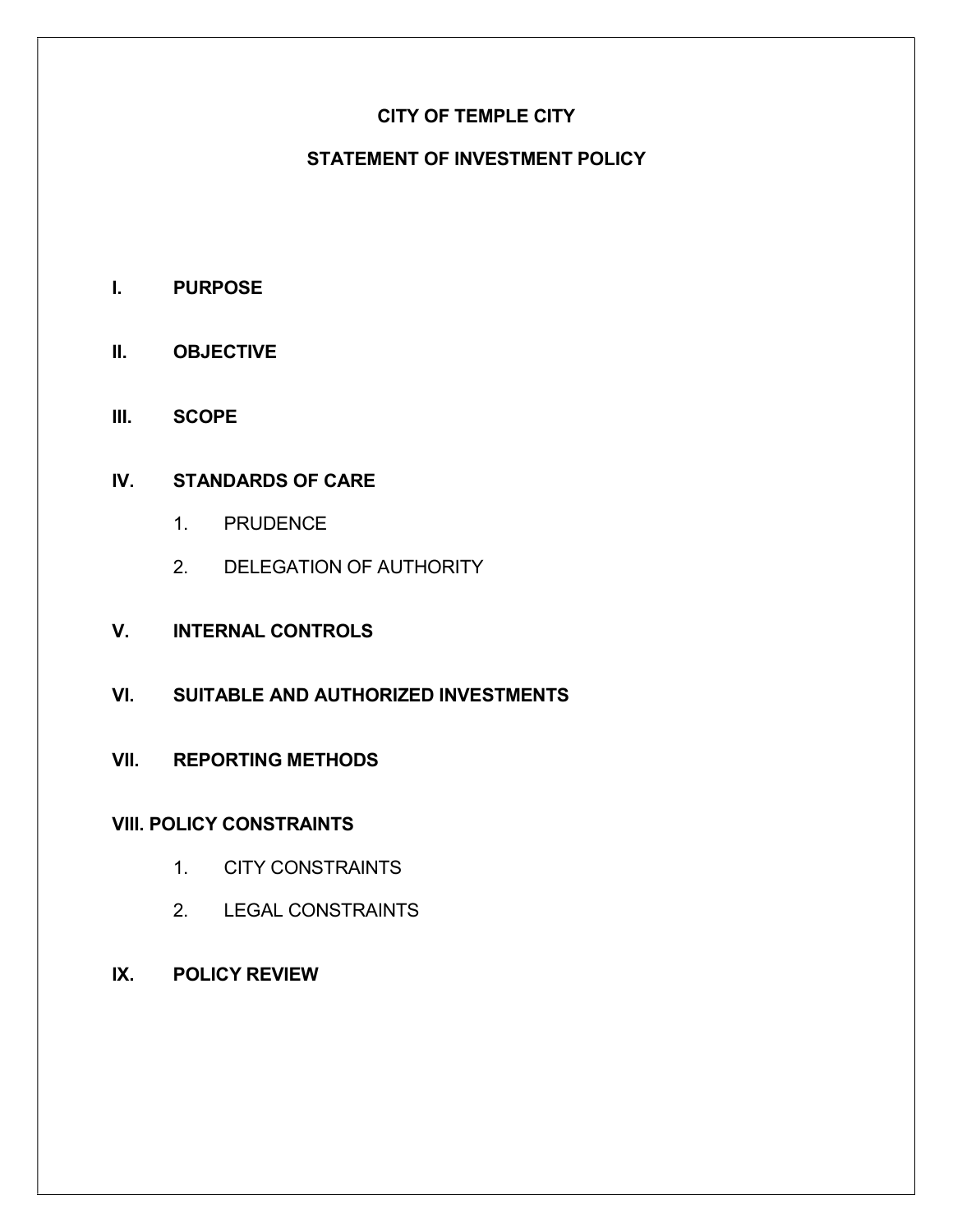# CITY OF TEMPLE CITY

#### STATEMENT OF INVESTMENT POLICY

#### I. PURPOSE

 This statement is intended to provide a guideline for the prudent investment of temporary idle cash, trust funds and restricted monies and to outline a policy for maximizing the efficiency of the cash management system. Ultimate investment goal is the protection of cash investments.

#### II. OBJECTIVE

 The cash management system of the City of Temple City is designed to accurately monitor and forecast expenditures and revenues, thus insuring the investment of monies to the fullest extent possible. Attempts to obtain highest interest yields possible are a statement of fact as long as investments meet the criteria required for safety and liquidity.

#### III. SCOPE

 This investment policy applies to activities of the City with regard to investing the financial assets of all funds, including the following: General Fund, Special Revenue Funds, Assessment Funds, Internal Service Funds, Capital Projects Funds, Debt Service Funds, Reserve Funds, Trust and Agency Funds, and any other Funds that may be created from time to time.

### IV. STANDARDS OF CARE

#### 1. PRUDENCE

 The standard of prudence to be used by investment officials shall be the "prudent investor" standard as set forth in Section 53600.3 of the California Government Code, which states in part that, "When investing, reinvesting, purchasing, acquiring, exchanging, selling, and managing public funds, a trustee shall act with care, skill, prudence, and diligence under the circumstances then prevailing, that a prudent person acting in a like capacity and familiarity with those matters would use in the conduct of funds of a like character and with like aims, to safeguard the principal and maintain the liquidity needs of the Agency". The prudent investor standard shall be applied in the context of managing the overall portfolio.

#### 2. DELEGATION OF AUTHORITY

 The authority to manage and operate the investment program is granted to the Treasurer pursuant to Section 53607 of the California Government Code. Individuals who may execute investment transactions are those positions who are authorized signatures for warrants and checks or those persons designated as a Deputy City Treasurer by the City Treasurer. No other persons are authorized to execute an investment transaction.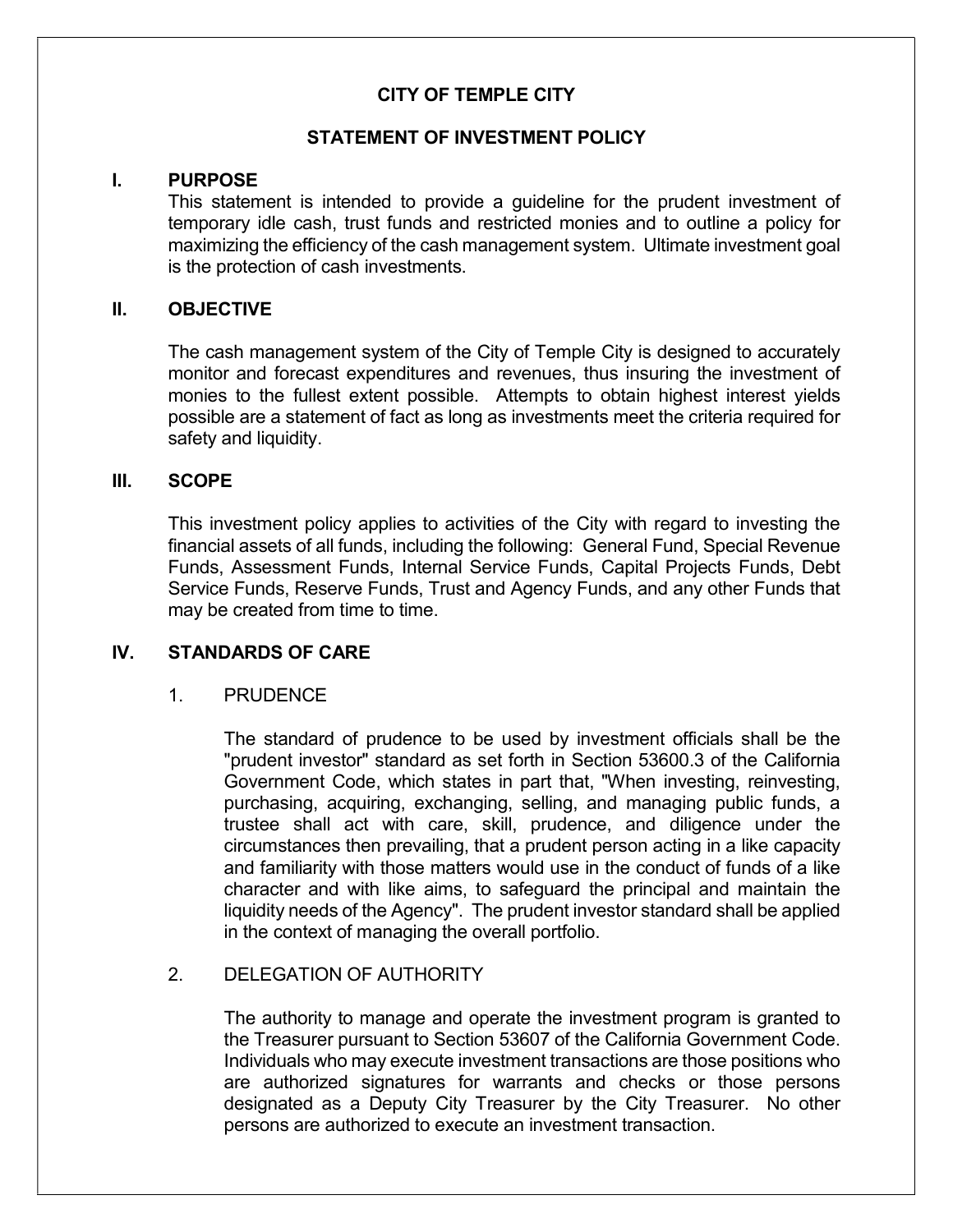### V. INTERNAL CONTROLS

 The Treasurer/Deputy City Treasurer is responsible for establishing and maintaining an internal control structure designed to ensure that the assets of the entity are protected from loss, theft or misuse.

 The Treasurer/Deputy City Treasurer shall establish the investment functions so that specific responsibility for the performance of duties and segregation of duties are assigned with a clear line. The functions of authorizing, recording transactions, and performing reconciliations are handled by separate persons to reduce the risk that a person is in a position to conceal errors or fraud in the normal course of duty.

| Function                                           | Responsibility                                                |  |  |
|----------------------------------------------------|---------------------------------------------------------------|--|--|
| Develop formal investment policy                   | <b>Treasurer/Deputy City Treasurer</b>                        |  |  |
| Review formal investment policy                    | <b>City's Auditing Firm</b>                                   |  |  |
| Adopt formal investment policy                     | <b>City Council</b>                                           |  |  |
| Execute investment transactions                    | <b>Treasurer/Deputy City Treasurer</b>                        |  |  |
|                                                    | (the above signers as well as<br>one of signers listed below) |  |  |
|                                                    | City Manager, City Clerk, Director<br>of Parks & Recreation   |  |  |
| Investment verification and<br>recordation         | Administrative Services Director                              |  |  |
| Reconcile investment records to<br>bank statements | Accountant                                                    |  |  |

The current segregation of duties are as follows:

 While no internal control system, however elaborate, can guarantee absolute assurance that the City's assets are safeguarded, it is the intent of the City's internal control system to provide reasonable assurance that management of the investment function meets the City's objectives. These internal controls shall be reviewed annually by the independent auditor.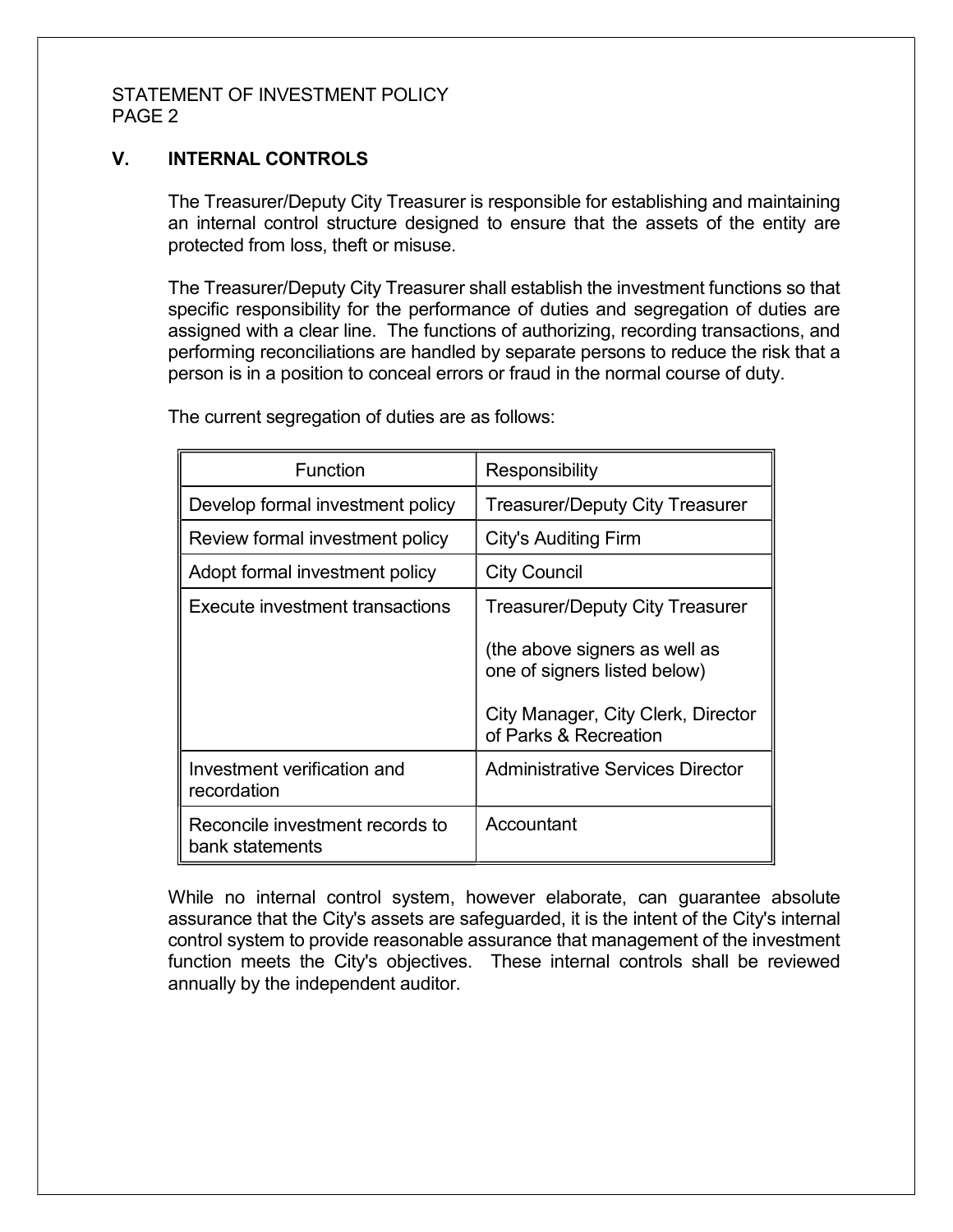# VI. SUITABLE AND AUTHORIZED INVESTMENTS

 The California Government Code (Section 53601 and 53635) allows the City to invest in the following instruments:

| CGC<br>Section | Investment Type                       | Maximum<br>Maturity | Authorized<br>Limit $(\%)$ | Required<br>Rating      |
|----------------|---------------------------------------|---------------------|----------------------------|-------------------------|
| 53601(a)       | Local Agency Bonds                    | 5 years             | None                       | None                    |
| 53601(b)       | U.S. Treasury Obligations             | 5 years             | None                       | None                    |
| 53601(c)       | State of California Obligations       | 5 years             | None                       | None                    |
| 53601(d)       | CA Local Agency Obligations           | 5 years             | None                       | None                    |
| 53601(e)       | U.S. Agencies                         | 5 years             | None                       | None                    |
| 53601(f)       | Bankers Acceptances*                  | 180 days            | 40%                        | Fed Reserve<br>Eligible |
| 53601(g)       | Commercial Paper**                    | 270 days            | 25%                        | A1/P1 Rating            |
| 53601(h)       | Negotiable Certificates of Deposit    | 5 years             | 30%                        | None                    |
| 53601(i)       | Repurchase Agreements                 | 1 year              | None                       | None                    |
| 53601(i)       | Reverse Repurchase Agreements***      | 92 days             | 20% of base                | None                    |
| 53601(j)       | Medium Term Notes                     | 5 years             | 30%                        | A rating                |
| 53601(k)       | Mutual Funds****                      | N/A                 | 20%                        | Multiple                |
| 53601(k)       | Money Market Funds                    | N/A                 | 20%                        | Multiple                |
| 53601(m)       | <b>Collateralized Bank Deposits</b>   | 5 years             | None                       | None                    |
| 53601(n)       | Mortgage Pass-Through Securities      | 5 years             | 20%                        | <b>AA</b> Rating        |
| 53601(d)       | Local Agency Investment Fund (LAIF)   | N/A                 | None                       | None                    |
| 53601(d)       | <b>County Pooled Investment Funds</b> | N/A                 | None                       | None                    |
| 53635          | <b>Time Deposits</b>                  | 5 years             | None                       | None                    |

\* No more than 30% of surplus funds may be invested in Bankers Acceptances of any one commercial bank.

\*\* Commercial paper issuers must be U.S. Corporations with \$500 million plus in assets. Purchases may not represent more than 10% of outstanding paper of an issuing corporation.

\*\*\* Reverse Repurchase Agreements must be made with primary dealers of the Federal Reserve Bank of New York and the securities used for the agreement must have been held by the issuer for at least 30 days.

\*\*\*\* No more than 10% of an agency's surplus funds may be invested in any one mutual fund.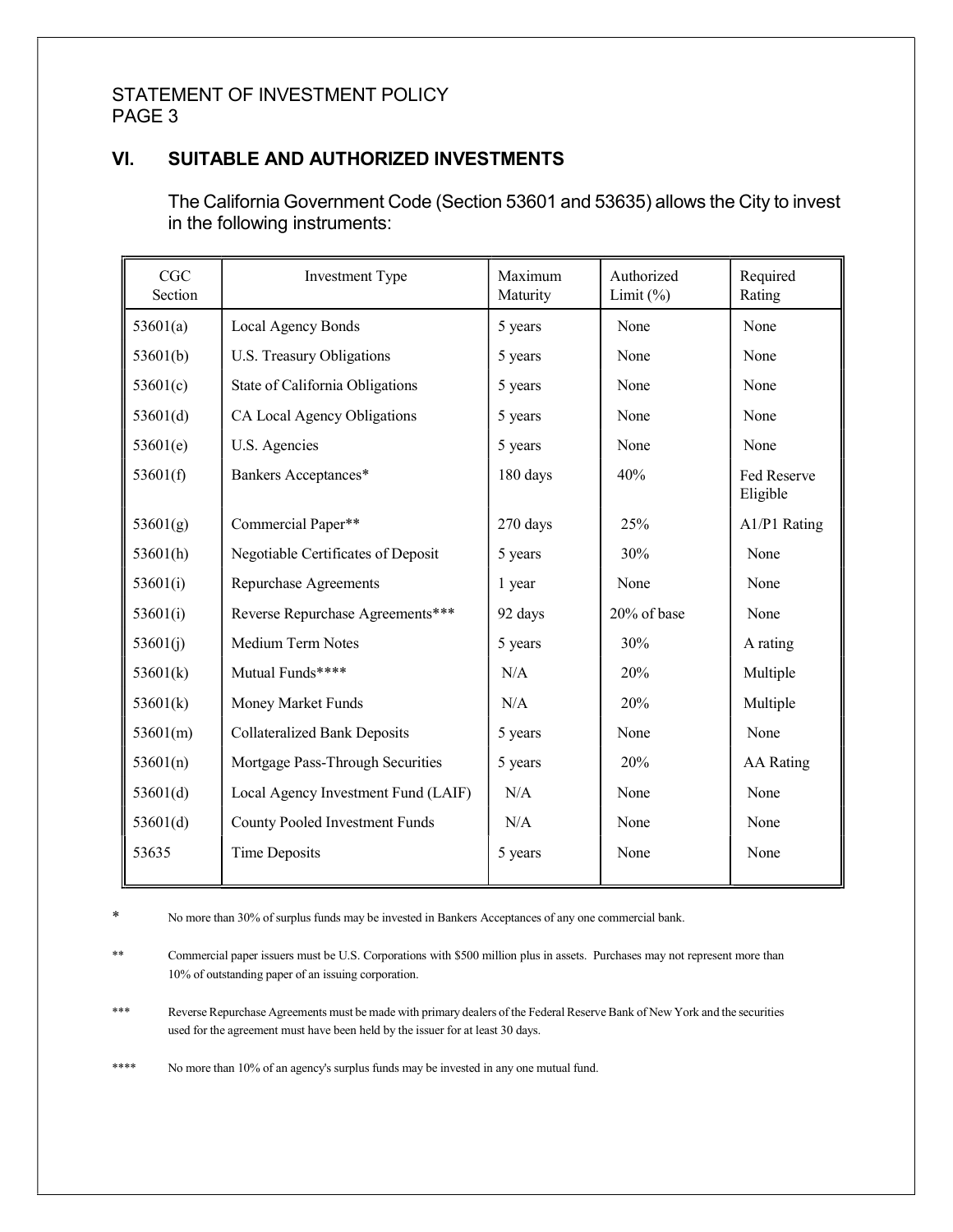The City of Temple City is limiting its purchase of investments to the following vehicles:

 LAIF (Local Agency Investment Fund) - a special fund in the State Treasury which local agencies may use to deposit funds for investment. There is no minimum investment period and the minimum transaction is \$5,000, in multiples of \$1,000 above that, with a maximum balance of \$75,000,000 as established by State Treasurer. However, any investment with LAIF must comply with other self-imposed restrictions as specified in this Investment Policy. The City is restricted to a maximum of fifteen transactions per month. It offers high liquidity because deposits can be converted to cash in twentyfour hours and no interest is lost. All interest is distributed to those agencies participating on a proportionate share basis determined by the amounts deposited and the length of time they are deposited. Interest is paid quarterly. The State retains an amount for reasonable costs of making the investments, not to exceed one-half of one percent of the earnings;

 The interest rates are fairly high because of pooling the State's surplus cash with the surplus cash deposited. This creates a multi-billion dollar money pool and allows diversified investments. In a high interest rate market, the City does better than LAIF, but in times of low interest rates, LAIF yields are higher. The City continually invests in the Local Agency Investment Fund.

- LACPIF (Los Angeles County Pooled Investment Fund The Los Angeles County Treasurer and Tax Collector (Treasury) maintains an External Investment Pool (Pool) and manages the Pool of behalf of the participants. The primary objective of the Treasury's Investment Policy is to ensure the safety of the principal. The secondary objective is to meet the liquidity needs of the participants and the third objective is to achieve a return on funds invested. These objectives are accomplished through the purchase of high quality fixed income investments, held to a designated maturity. Local jurisdictions may participate in this pool by adopting a Resolution authorizing and requesting the investment of excess funds in this Pool.
- Certificates of Deposit time deposits of a bank or savings and loan. They are purchased in various denominations with maturities ranging from 30 days to 60 months. The interest is calculated on a 360-day basis and is payable monthly, semi-annually, or at maturity in case of short term CD's;
- Passbook Savings Account a certificate of deposit issued in any amount for a non-specified amount of time. Interest rate is much lower than CD's but the savings account allows flexibility. Funds can be deposited and withdrawn according to daily needs;
- Interest Bearing Checking Accounts a checking account which receives revenues and pays disbursements. Interest earned can be paid to the local jurisdictions on a regular basis or left in the account to offset the fees for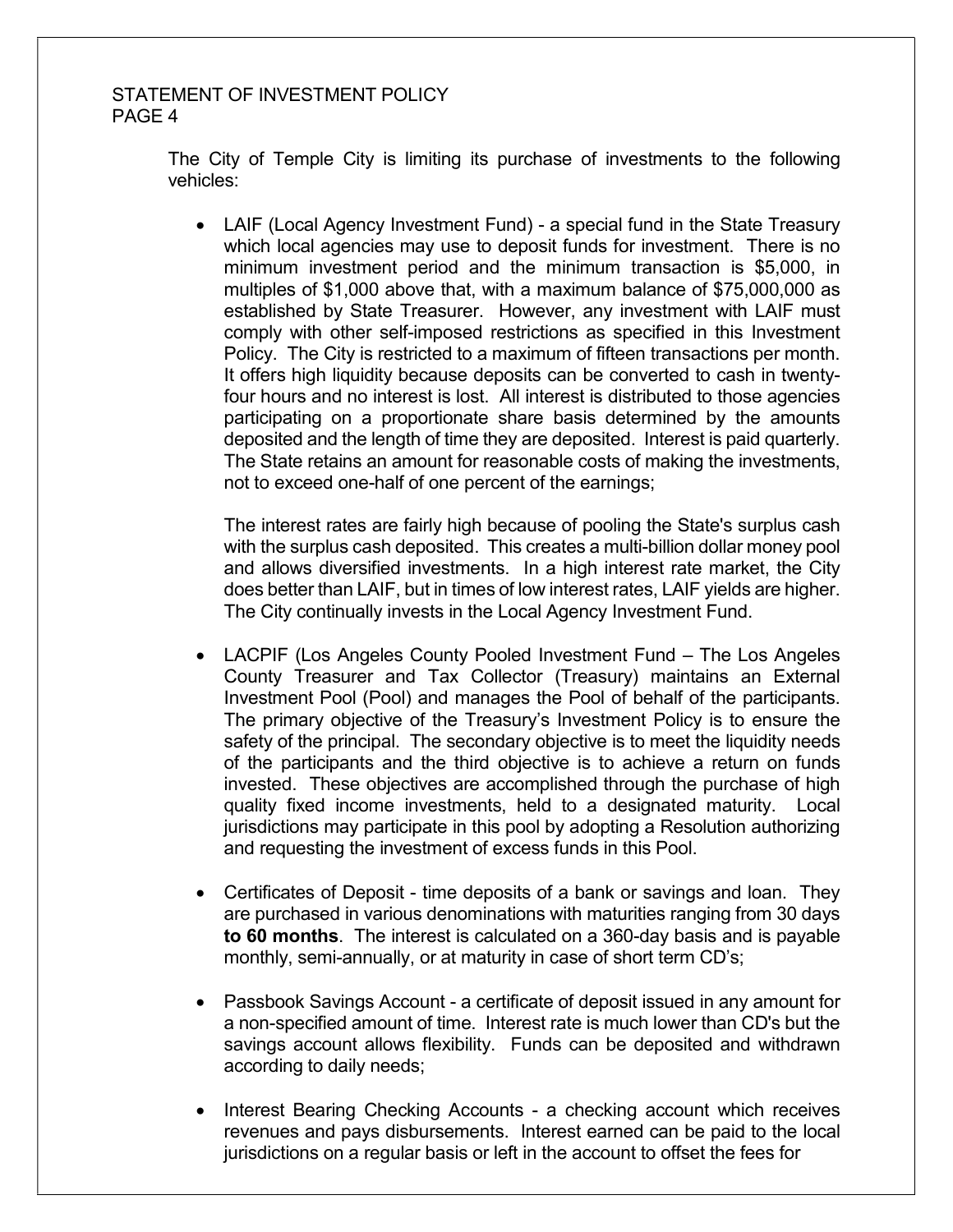monthly services;

- Money Market Mutual Funds referred to in the California Government Code Section 53601 (k) as shares of beneficial interest issued by diversified management companies investing in securities authorized by Section 53601 (a) to (l) inclusive. Money Market Mutual Funds must have an average maturity of 90 days or less, per SEC regulations;
- U.S. Treasuries Debt instruments issued directly by the United States Government. These instruments are of highest credit quality and payment of principal and interest are backed by the full faith and credit of the United States Government; and
- U.S Agencies Debt instruments issued by the various federally chartered agencies. These instruments are also of the highest credit quality.
- Medium-term Notes Corporate institutions organized and operating within the United States or by depository institutions licensed by the United States or any states and operating within the United States. One nationally recognized rating agency must rate notes eligible for investment in the "AA" category. This includes the lowest AA rating category, which is AA- for Standard and Poor's and Fitch, and AA3 for Moody's.

#### VII. REPORTING METHODS

 The Treasurer/Deputy City Treasurer shall prepare a quarterly investment report as required by Section 53646 of the California Government Code which provides a clear picture of the status of the current investment portfolio. The report should be provided to the City Manager and legislative body. The report should include the following:

- a) Type of investment;
- b) Institution or issuer;
- c) Date of Maturity;
- d) Amount of deposit or cost of security;
- e) Current market value of securities and source of market value;
- f) State that there are sufficient funds to meet the next 6 months' obligations or provide an explanation as to why sufficient monies shall or may not be available; and
- g) State that investments are in compliance with the City's investment policy or manner in which the portfolio is not in compliance